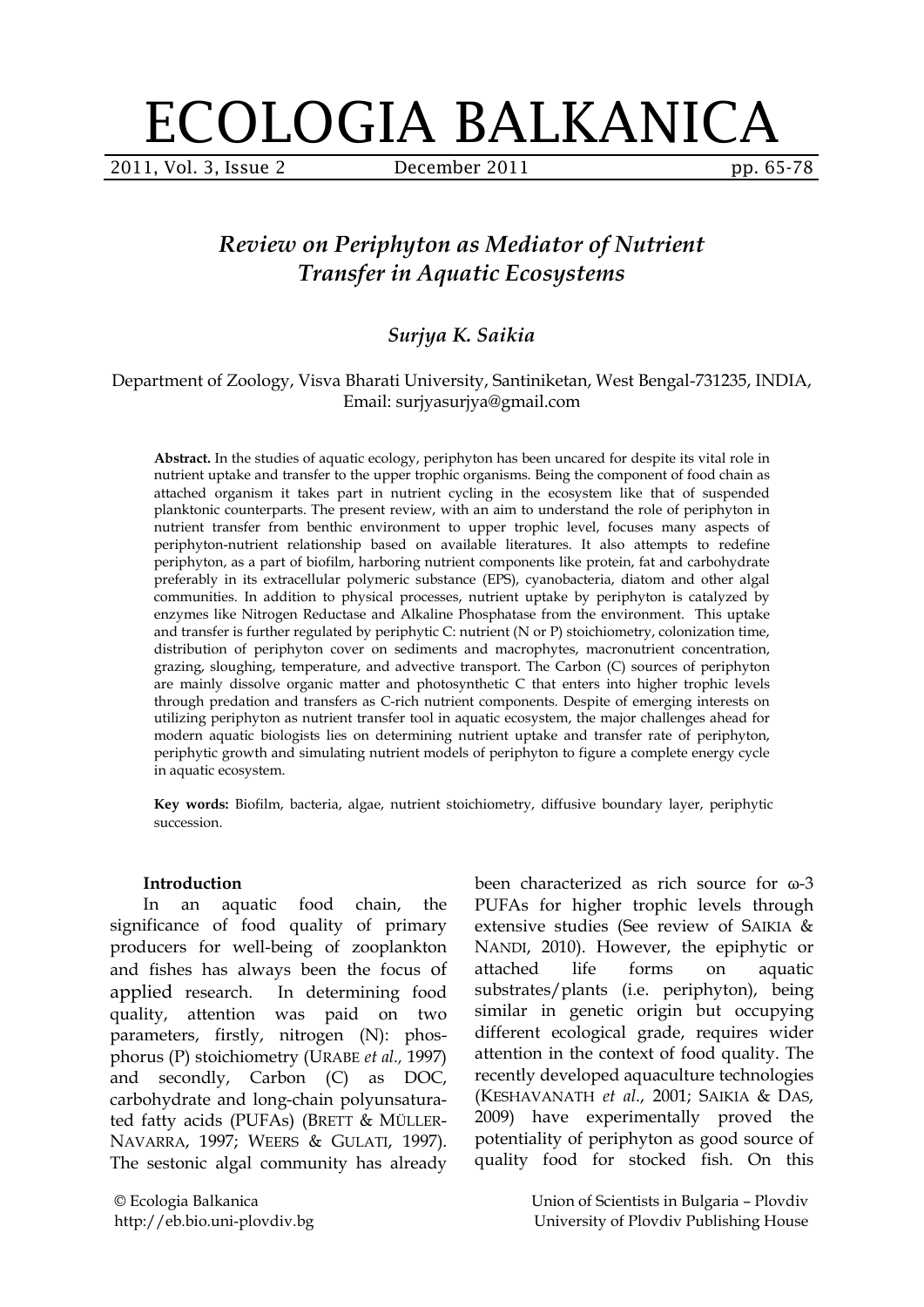background, certain basic questions need critical review in comprehending the nature of nutrient transfer ability of the periphytic life forms in aquatic food chain viz., (i) How does epiphytic or periphytic community act as food source for the grazers/detritus feeders? (ii) How the uptaken C, N and P in periphyton are being transferred into aquatic food chain and (iii) What are the stoichiometric consequences for uptake and transfer of nutrients in a periphyton based food chain? The present review is an effort to realize all those questions in detail as well as to present a comprehensive synthesis of fact on the background of available literature.

# **Biofilm or periphyton?**

The terms 'biofilm' and 'periphyton' are often used interchangeably for all epiphytic microorganisms. While reviewing the present topic, it becomes a dilemma in referring the terminology is to be used throughout the discussion and therefore, both the terms need justified clarification to start with. Even though both the terms are used mostly as synonymous, however there exists narrow but significant difference from compositional as well as ecological point of view. The term 'biofilm' was coined and described in 1978 (COSTERTON *et al.*, 1978) that denotes to an aggregation of bacteria, algae, fungi and protozoa enclosed in a matrix consisting of a mixture of polymeric compounds, primarily polysaccharides, generally referred to as extracellular polymeric substance (EPS). The formation of biofilm is a prerequisite for the existence of all microbial aggregates (FLEMMING & WINGENDER, 2001a; SUTHERLAND, 2001) and it is an essential step in the survival of bacterial populations (VAN HULLEBUSCH, 2003). The proportion of EPS in biofilms can comprise between approximately 50-90% of the total organic matter (DONLAN, 2002; FLEMMING & WINGENDER, 2001b). In addition to polysaccharide, biofilms also consist of proteins, nucleic acids, lipids and humic substances. The composition and quantity of the EPS may also vary depending on the type of microorganisms, age of the biofilms and the different

environmental conditions under which the biofilms exist (MAYER *et al*., 1999). To its true meaning, microbial biofilms, which 'may' exclude eukaryotic primary producers, and thereby mostly includes decomposers and pioneer colonizing groups of early successional stages, can develop on a number of different surfaces, such as natural aquatic and soil environments, living tissues (e.g. gut lumen), medical devices or industrial or potable water piping systems (DONLAN, 2002; FLEMMING & WINGENDER, 2001a) etc.

However, the term "periphyton" though often used to describe microorganisms such as algae and bacteria growing in association with substrata (STEVENSON, 1996), has specificity, mostly in terms of nutrient dynamics in ecosystem. Close to such objectivity, WETZEL (1983a) defined it as the micro 'floral' community living attached to the substrate inside water. These micro flora plays an important role in water bodies, not only by being important primary producers (VADEBONCOEUR *et al*., 2001; LIBORIUSSEN & JEPPESEN, 2003) and serving as an energy source for higher trophic levels (HECKY & HESSLEIN, 1995), but also by affecting the nutrient turnover (WETZEL, 1993) and the transfer of nutrients between the benthic and the pelagic zone (VANDER ZANDEN & VADEBONCOEUR, 2002). The substrate selectivity of periphyton commonly includes submersed plants or plant parts, rocks and sediments. Such substrate selection denotes periphyton's role in transferring and 'trophic upgrading' of nutrients available in the benthic environment either directly or indirectly. This property embodies periphyton under extensive research to design as a tool for biofiltering excess nutrient from polluted waters and for efficient nutrient transfer from primary to higher trophic levels. Therefore, periphyton, though a form of biofilm appears at a later stage of succession should be discussed under the preview of nutrient exchange between benthic and pelagic ecosystems. However, bacterial colonization and EPS formation are preconditions for periphyton colonization on any substrate. The commonly referred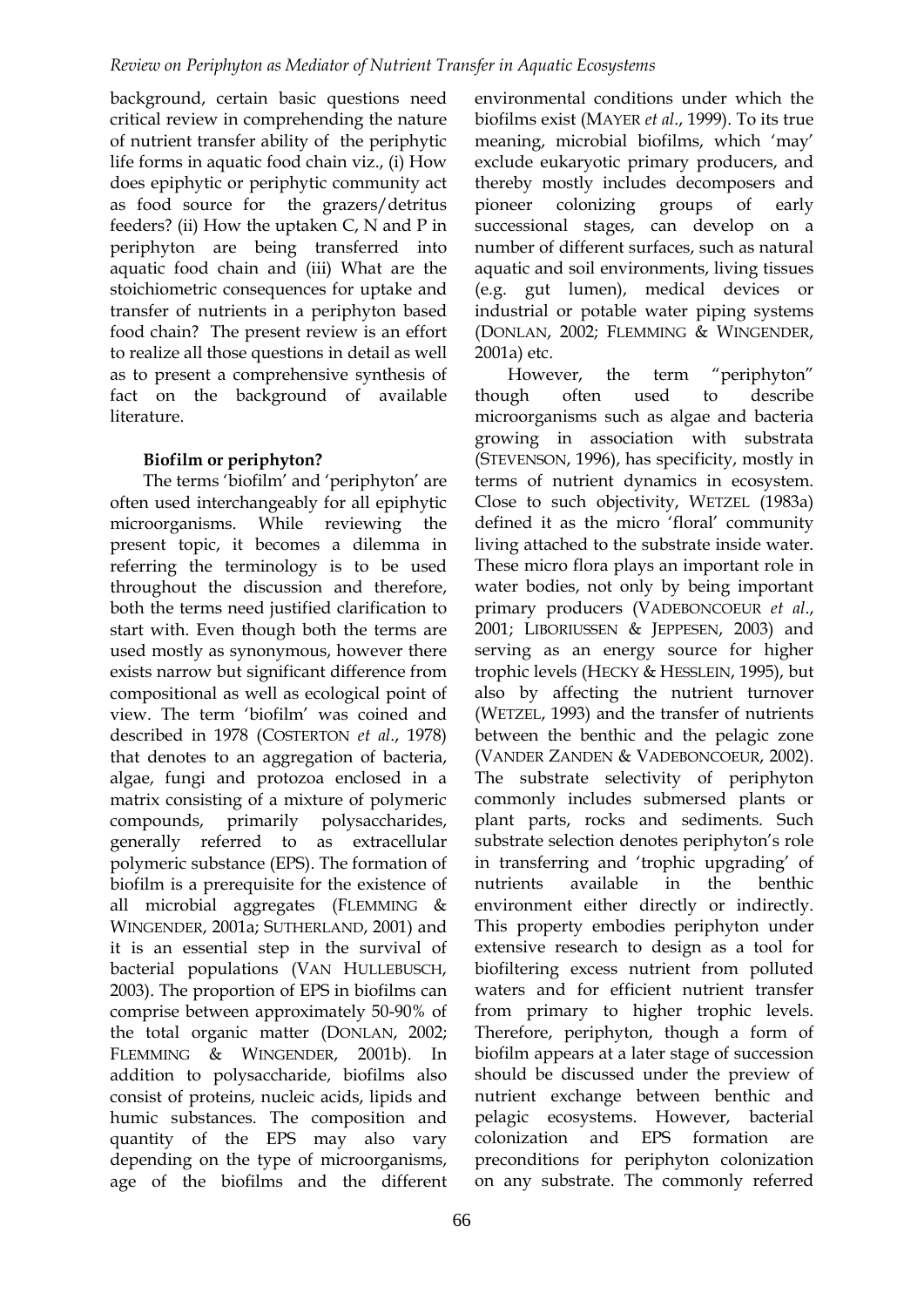periphytic groups in relation to nutrient transfer through trophic levels are algae.

## **Nutrient composition of Periphyton**

The basic foundation of ecosystem lies on the availability of food as C and macronutrients (viz. N and P). According to WHAL (1989), periphyton is formed following a settling pattern, which can be divided into four phases: (i) adsorption of dissolved organic compounds, i.e. macromolecules that attach to submersed surfaces, being a spontaneous physical– chemical process; (ii) bacterial settling – after colonization, bacteria start to produce extracellular polymeric substances (EPS), that protect them against predators, and increase their resistance to the radiation and dehydration; (iii) colonization by eukaryotic unicellular microorganisms, mainly protozoan, microalgae and cyanobacteria and (iv) settling of eukaryotic multicellular organisms. Therefore, the succession procedure of periphyton initiates accumulation of variable sources of nutrients as C, microbial protein, lipid and P in its complex.

In aquatic environments, bacterial EPS which is a precondition of periphyton colonization on natural substrate exist as a part of dissolved organic matter (LIGNELL, 1990) and in particulate matter (DECHO, 1990, 2000; PASSOW *et al*., 1994). FREEMAN & LOCK (1995) proposed that EPS of bacterial component acts as rich organic C storage. It has been shown to be polyanionic by nature (COSTERTON *et al*., 1978) and is believed to permit nutrient entrapment through ion exchange processes (FREEMAN *et al.*, 1995). Such entrapment mechanism permits the storage of organic C in the biofilm. That is why EPS acts as an important supplier of C demand for many organisms that feed on periphytic aggregates (DECHO & MORIARTY, 1990; BAIRD & THISTLE, 1986; HOSKINS *et al*., 2003). Among the bacterial fractions, Cyanobacteria are important primary producers, many species of which are able to fix atmospheric  $N_2$  (STEWART, 1973; WHITTON & POTTS, 1982). Chemical screening of many laboratory grown, commercially viable, marine cyanobacteria has revealed that they have a high nutritional value, in terms of protein (VENKATARAMAN, 1993). CHOI & MARKAKIS (1981) found 63% of crude protein content from *Anabaena flos aqua,* a very common periphytic candidate.

Other algal communities also play a key role in periphyton formation and nutrient addition to periphytic complex through their surfaces that provide potential habitats for several bacteria from early successional stages. A study on algal bacterial interactions revealed that in the case of submerged plant surfaces, bacterial abundance is significantly higher in areas of diatom colonization (DONNELLY & HERBERT, 1999). These bacteria involved in the community metabolism of periphyton can trap not only dissolved organic materials and debris drifting from the water body but also the metabolic products released by bacteria in algal species (MAKK *et al*., 2003). Such algal bacteria interaction turns periphytic organic matrix as a source of polysaccharides, proteins, nucleic acid and other polymers (DAVEY & O'TOOLE, 2000).

In algal-based food webs the abundances of essential elements (e.g. N, P) and organic compounds (e.g. fatty acids and amino acids) are thought to play a large role in determining algal food quality (STERNER & HESSEN, 1994; BRETT & MÜLLER-NAVARRA, 1997). Being dominated by algal members as secondary colonizer in periphyton formation, food webs regulated by these eukaryotic components are not a deviation of such possibility. Therefore, all microorganisms present in the periphyton regime represent a complementary food source, providing essential nutrients like polyunsaturated fatty acid (PUFA), sterols, amino acids, vitamins and pigment that help a better development of post successional organisms (THOMPSON *et al*., 2002).

The nutrient quality and availability on periphyton varies with several factors like grazing pressure, algal and bacterial taxonomic composition, nutrient level of environment, environmental purity, and most significantly to substrate type (MAKAREVICH *et al.*, 1993; AZIM *et al*., 2002). MONTGOMERY & GERKING (1980) reported proximate composition of 16 periphytic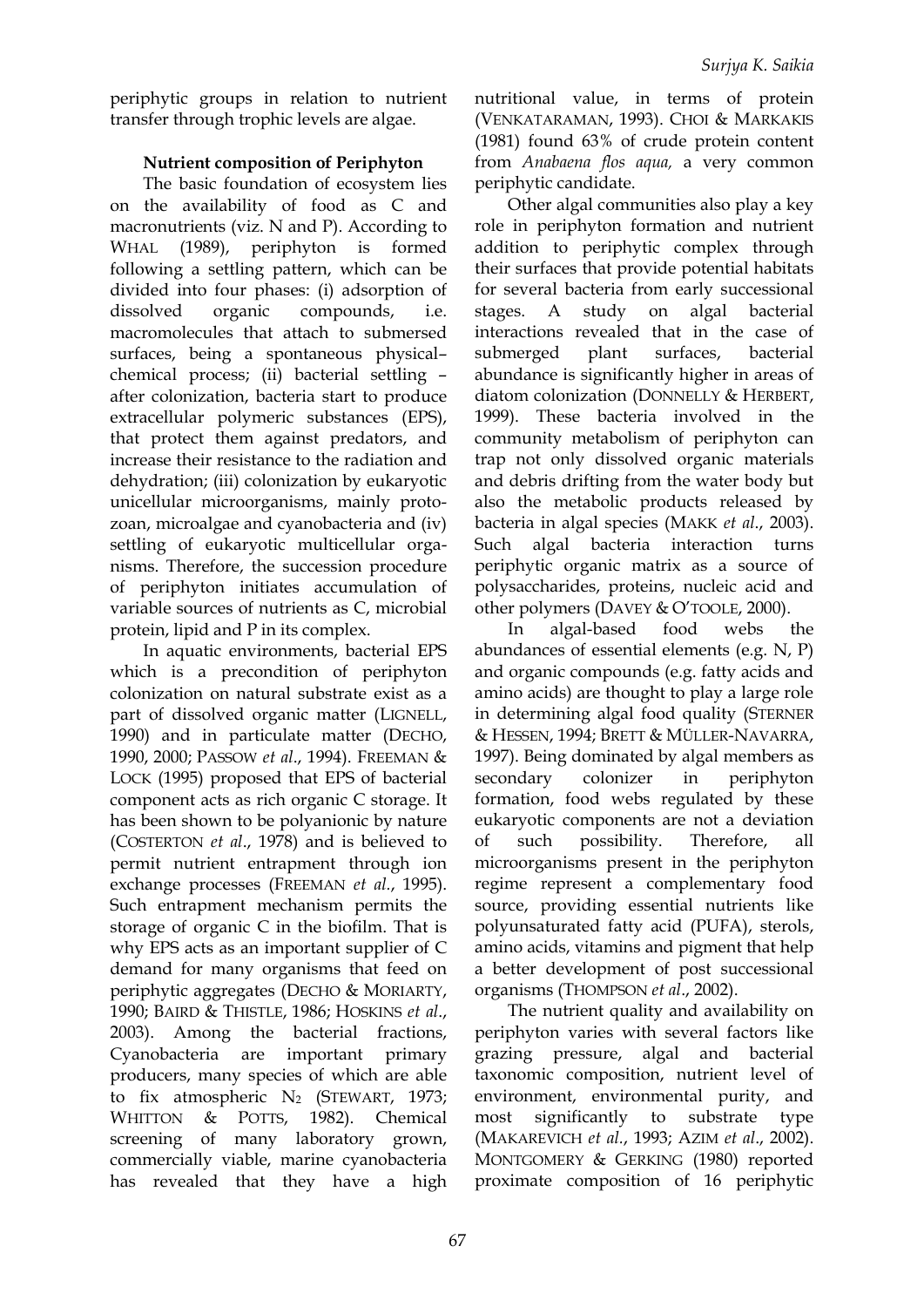algae grown on granite boulders suspended in the Gulf of California. Protein, lipid, carbohydrate and ash contents of these epilithic algae were 8-10, 2-5, 52-60, and 25- 38% respectively. An average protein content of 15% was estimated in periphyton collected from coral reef (POLUNIN, 1988). DEMPSTER *et al.* (1995) reported 28-55% protein and 5-18% lipid in some algal species of periphytic nature. AZIM *et al.* (2001a) estimated 27.19% crude protein from periphyton grown on bamboo substrate. He also recorded 14.63% protein in Hizol (*Barringtonia* sp.) branches, 18.74% on Kanchi (bamboo side shoot), and 12.69% protein on jute stick. KESHAVANATH *et al.* (2004) also recorded protein level of 19.27- 35.56% in periphyton. LEDGER & HILDREW (1998) recorded as low as 2-3% protein, 0.04- 0.29% lipid, and 29–33% carbohydrate in periphyton grown on stones. BECKER (2007), in a recent study, reported protein, lipid and fat content of some algae as 35-63%, 10-57% and 2-22% respectively.

AZIM *et al.* (2001a) observed periphytic fat content as 5.43%, 0.35%, and 2.75%, respectively on substrates Hizol, Kanchi, and Jute stick. The ash content also shows variation with a range from 17.45–41%. AZIM *et al.* (2001b) observed ash content from periphyton on bamboo (29%), Hizol (41%), Kanchi (29%), and jute stick (31.12%). Ash content of periphyton is known to increase as the community grows older (HUCHETTE *et al.*, 2000). NIELSEN *et al.* (1997) found the EPS of biofilm accounted for 50- 80% of the total organic matter, therefore, high amount of carbohydrate.

Thus, all sorts of nutrient components make their representation on the periphytic microhabitat. As periphytic microhabitat is constituted of heterogeneous prokaryotic as well as eukaryotic epiphytic microbial communities, the interactions of periphytic microhabitat might be more intraspecific than interspecific. Such interactions could enable addition of variable food qualities to the periphytic communities as a whole. Probably, these anthropogenic natures of periphyton stimulates survival and growth rates of several cultivated organisms on consumption (AZIM *et al*., 2002; BRATVOLD &

BROWDY, 2001; MRIDULA *et al*., 2003; KESHAVANATH *et al*., 2004). AZIM *et al*. (2001a) reported that periphyton alone can support fish production of 5000 kg/ha-1year-1. BALLESTER *et al*. (2007) demonstrated that the consumption of periphyton by the pinkshrimp *Farfantepenaeus paulensis* can enhance its survival and growth rates. ABREU *et al*. (2007) by using stable isotope analysis (d13 C and d15 N) demonstrated that periphyton contribution to the pink-shrimp *F. paulensis* growth represents 49% of carbon and 70% of nitrogen of shrimp demand.

# **How does periphyton uptake nutrients?**

Periphyton assemblages can play significant roles in uptake of ambient macronutrients since they can trap particulate material from the water column (ADEY *et al*., 1993). Such macronutrient uptake values are potentially influenced by the degree and distribution of periphyton cover on substrate in addition to ambient macronutrient concentration, grazing, sloughing, temperature, and advective transport. Such macronutrient uptake by periphyton and other benthic autotrophs is controlled by three principal processes that occur in series: (1) diffusion from the ambience into the viscous sub layer of the periphytic boundary layer; (2) slower transport, dominated by molecular diffusion, through the inner portion of the viscous sub layer (the diffusive boundary layer, or DBL) to periphyton cell surfaces; and (3) membrane transport from cell surfaces into cells. In relation to streams, LARNED *et al*. (2004) proposed three criteria of periphytic nutrient uptake. These are: (1) when the canopy is submerged within the DBL covering the substratum, uptake is controlled by the thickness of this DBL; (2) when canopy height is greater than DBL, but comparable with the substratum DBL thickness, uptake is controlled jointly by the substratum DBL and by individual DBLs surrounding the periphyton elements that protrude above the substratum DBL; and (3) when the substratum DBL is very thin and most of the canopy protrudes above it, uptake is controlled by the DBLs surrounding periphyton elements.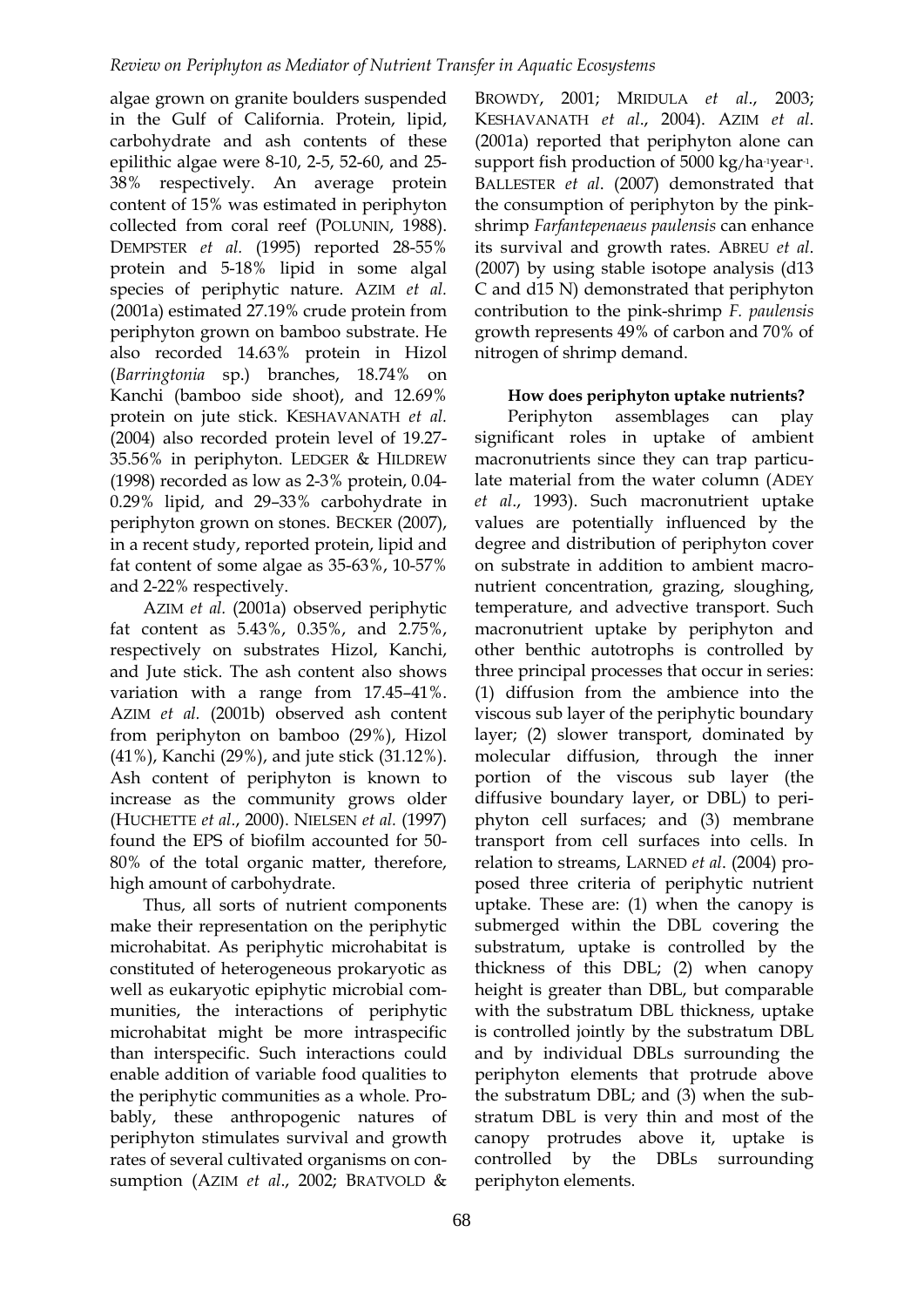The rationale of nutrient uptake is further influenced by the activity of enzymes prevalent in periphytic body. The enzymatic uptakes of N and P by periphyton in algae are regulated in response to available macronutrients and are thus act as a physiological index of nutrient status (BEARDALL *et al*., 2001).

Inorganic N assimilation by algae follows the following pathway:

*NR*  $NO^{3-} \rightarrow NO^{2-} \rightarrow NH^{4+} \rightarrow N$  *uptake*  $\rightarrow$  *amino acids and proteins*

Nitrate Reductase (NR) catalyzes the initial reduction of  $NO<sup>3</sup>$  to  $NO<sup>2</sup>$ , mostly available from decomposers from understory and overstory bacterial components, which is believed to be the rate limiting step in uptake and assimilation of NO3- into amino acids and proteins. The activity of NR is regulated in response to available NO<sup>3-</sup>, NO<sup>2</sup>- and NH<sup>4+</sup>; NR expression dependent on NO3- and light and is suppressed by high ambient concentrations of NH4+ in most algae (BERGES *et al*., 1995; YOUNG *et al*., 2005).

Growth of microalgae consumes P as an essential element needed for cellular constituents such as phospholipids, nucleotides, and nucleic acids (MIYACHI *et al*., 1964). Much of the P-fraction available in the aquatic environment is not available for uptake by algae because it is bound to organic chelators. A widely distributed enzyme which helps cleave orthophosphate from the organic chelator is alkaline phosphatase (AP). The expression of AP activity is greatly elevated under conditions of low P availability, means when it is P limiting (DYHRMAN & PALENIK, 1997). The overall process is

#### *AP*

# *Organically-bound PO4 3- --→ free PO<sup>4</sup> 3- → P uptake*

These uptake qualities of periphyton help it to act as a bioeliminator to improve water quality (SLÁDEČKOVÁ & MATULOVÁ, 1998). This is why the periphytic communities serve important regulatory functions that can drastically alter rates and pathways of ecosystem biogeochemical cycling (WETZEL, 1983b). CRISPIM *et al*. (2009) reported that periphyton is highly effective in removing nutrients through nutrient uptake efficiency, and, to a less extent, macrophytes sheltering epiphytes also play an important role. In a comparative study, they observed that macrophytes efficiently capture dissolved N, but not P from the water, whereas periphyton is efficient in capturing both.

A second biological mechanism of nutrient uptake is luxury P-uptake. Luxury P-uptake is the storage of P within the biomass in the form of polyphosphate. Polyphosphate can be present as acidsoluble or acid-insoluble polyphosphate. Acid-soluble polyphosphate is actively involved in metabolism, while acidinsoluble polyphosphate is stored for when the external phosphate concentration becomes limiting (MIYACHI *et al*., 1964).

# **Periphytic nutrient transfer**

# *C source and transfer*

Aquatic macrophytes and periphyton remove soluble nutrients from the ambient water during their growth phase. Nutrients acquired by periphyton may be released to the environment back via several processes. First, macrophyte and epiphytes release soluble nutrients by respiration and lysis and particulate nutrients back into the water column by sloughing, scour and dislodgement. A fraction of the senescence and periphytic detritus as dead particulate organic matter is mineralized either within the periphyton mat or in the water column to release soluble nutrients. Nutrients released into the water column are subjected to downstream transport while those retained in the periphyton mat are not. In stream, this phenomenon is called "nutrient spiralling" (NEWBOLD *et al*., 1981). Nutrients retained in the periphyton, in this way, could have two possible fates, viz. total loss to the sediment or transfer to upper trophic levels. Further, the transfer of periphytic nutrient to upper trophic levels has two possible pathways. First, direct nutrient uptake from environment and natural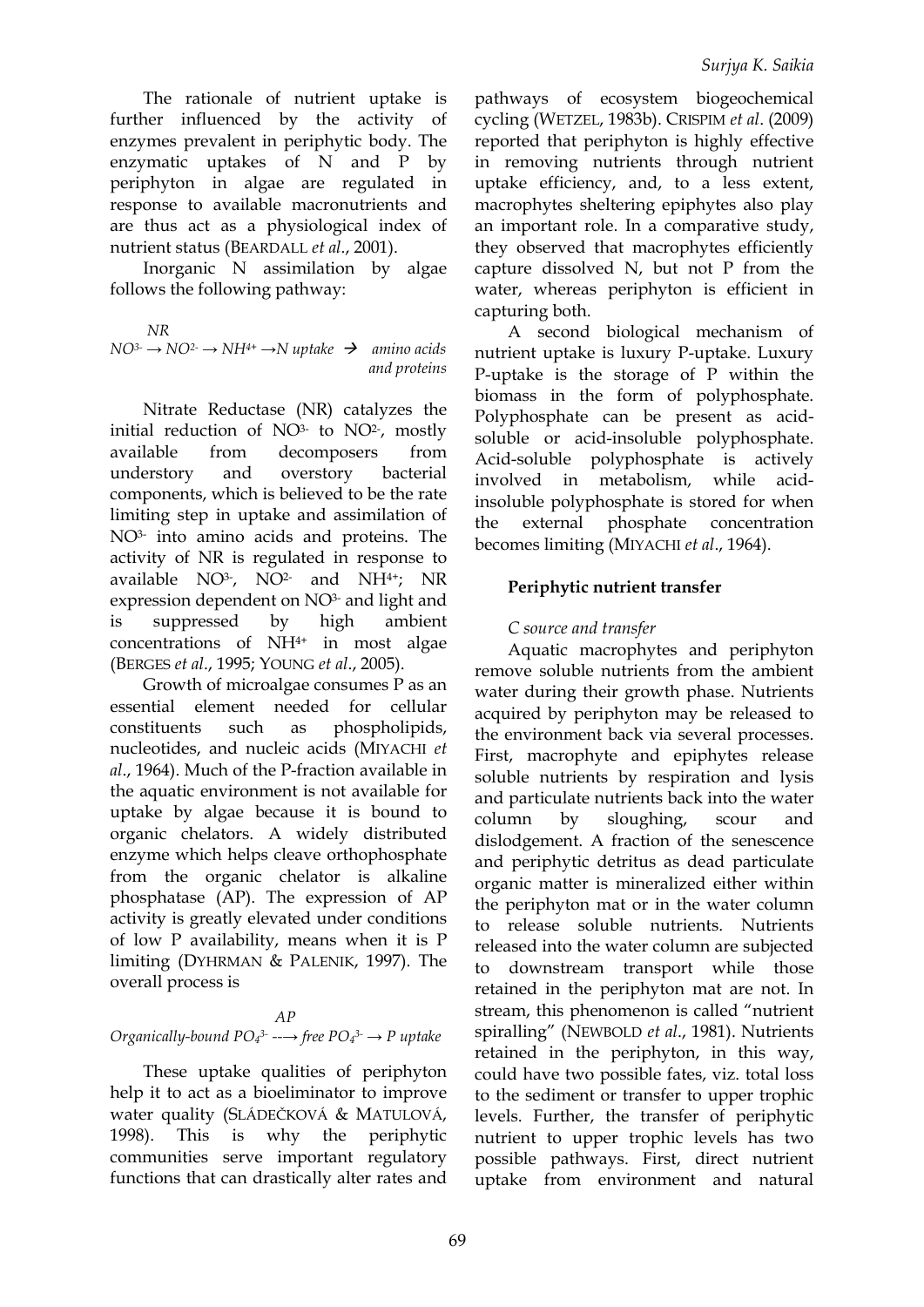substrate and transfer to immediate grazer (SAIKIA *et al.,* in press). Second, through de novo synthesis of metabolic products as raw material and trophic upgrading to immediate predator (SAIKIA & NANDI, 2010).

The colonization of bacterial biofilms is the first phase towards periphyton growth on all wetted surfaces in aquatic ecosystems. The source of C in periphyton establishes from the time of initiation of bacterial biofilm formation. The bacteria, as initial colonizer on substrate develop microcolonies with EPS (COSTERION, 1984). Through this EPS, bacteria provide a significant source of C to biofilm complex (PEARL, 1978; HOBBI & LEE, 1980) (Fig. 1). It thus represents a trophic link between dissolved organic and inorganic substrates in the water column and the higher trophic levels of the ecosystem (HYNES, 1970). Two such substrates, the colloidal and dissolved organic C (DOC) are known to relocate as energy source for the microorganisms in those biofilms (LOCK & FORD, 1985). In general, the bacterial C reserve of biofilm generates through three mechanisms. The first mechanism supplies energy during substrate scarcity. During first-cryptic growth, the dying bacteria "leak" metabolizable substrates to immediate neighbours of periphyton strata. This property not only protects the neighbours from starvation but may also permit their multiplication (POSTGATE, 1976). In a growing biofilm, cynobacteria and other early colonized algae share this C source. In aged periphytic assembly, the old mostly filamentous periphytic layer receives such C from bacterial ecomposition. The second mechanism consists of endogenous energy reserves such as poly-β-hydroxy alkanoate (PHA). These reserves consist of C that is accumulated inside the microbial cell and which can be mobilized to ensure survival during starvation (DAWES & SENIOR, 1973). This mechanism could also play an important role in the starvation responses of biofilm bacteria. The third organic C storage, is the polysaccharide matrix (FREEMAN & LOCK, 1995). The matrix is polyanionic by nature (COSTERTON *et al*., 1978) and is believed to permit nutrient

entrapment through ion exchange processes (FREEMAN *et al*., 1995). FREEMAN & LOCK (1995) proposed that the entrapment mechanism may also permit the storage of organic C in the biofilm.

The bacterial C may enter to next trophic group as complex C rich compound (Fig. 1). The C rich compound under extensive research now a day is the Fatty acid (FA) component of algae. Being dominated by algae, FA contributes to food quality in the mature periphytic assembly. Although the biosynthesis of FA is just beginning to be understood, it is well known that saturated fatty acids (SAFA) and monounsaturated fatty acids (MUFA) are the major components of neutral lipids. These lipids function mainly as energy storage reserves, which, in algae, generally increase as a result of exposures to stressful environmental conditions, such as high temperature, nutrient extremes and harsh light conditions. In contrast, PUFAs affect many physiological processes and are major constituents of polar lipids, which are present in cell and chloroplast membranes. Although recent studies have shown that some organisms, such as the nematode *Caerhabditis elegans*, can synthesize PUFA containing more than 20 carbon atoms directly from SAFA and MUFA (WALLIS *et al*., 2002), most animals cannot synthesize essential fatty acids (EFA) de novo from linoleic acid (18:2ω6) and a-linolenic acid (18:3ω3) in sufficient amounts to achieve optimal physiological performance (CUNNANE, 1996; ARTS *et al*., 2001). The dominance of algae in periphytic canopy provides a rich source of C in the form FA to periphyton grazing animals.

As food chain proceeds, C is transferred from periphyton to grazers through predation (Fig. 1). The trophic interactions between periphyton and consumers (predators) are mediated through direct and indirect predation mechanisms (ELSER & URABE, 1999; HILLEBRAND & KAHLERT, 2001). Several studies, on questioning the uniformity of C utilization by predators from periphyton, instead of being rich source of nutrients at this stage, observed consumers to show a disproportionate relia-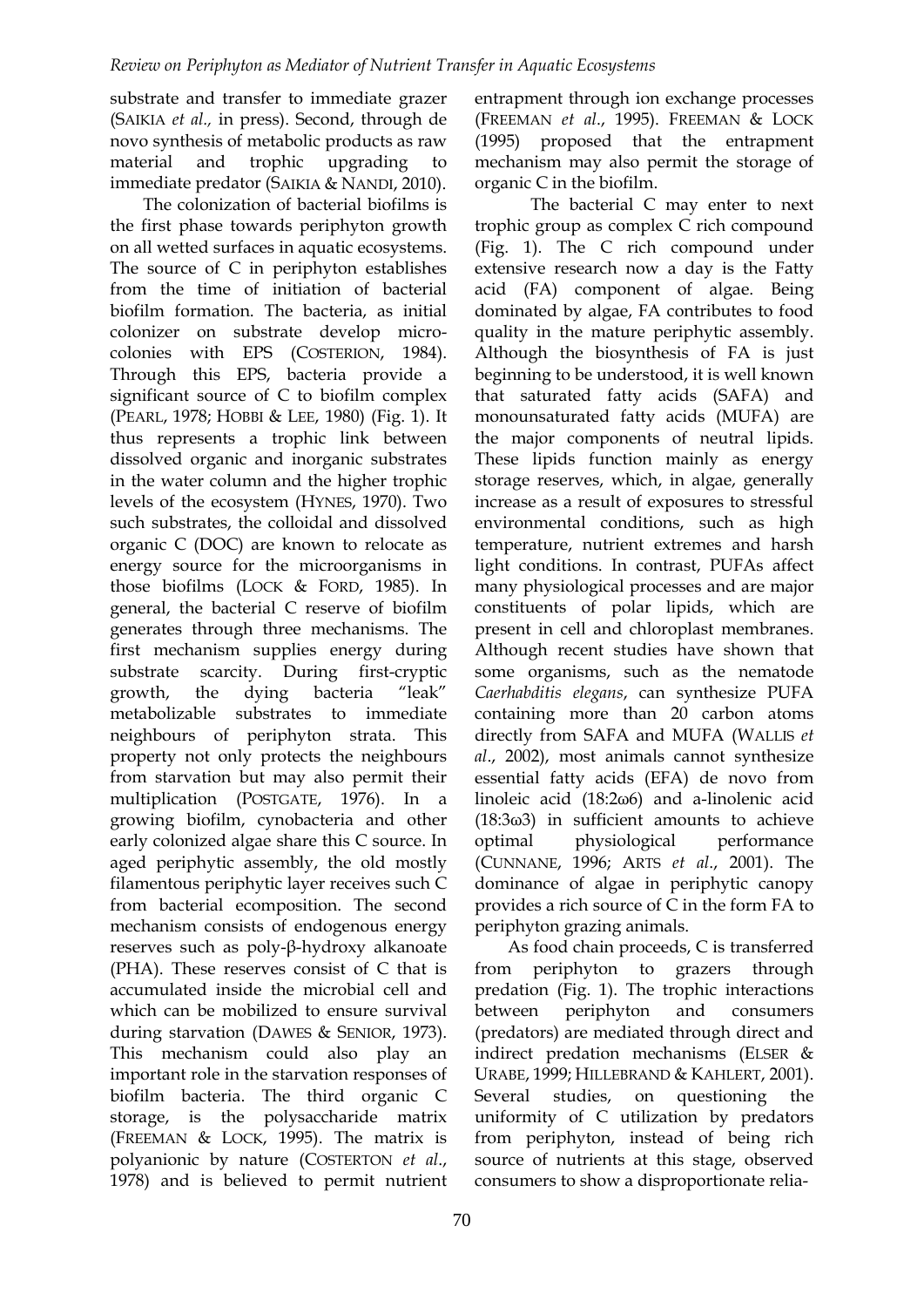

**Fig 1.** Periphyton as source and mediator of nutrient transfer between environment and higher trophic levels. Here NR, Nitrate reductase, AP, Alkaline phospatase, N, nitrogen, P, Phosphate and C, Carbon.

nce on periphyton C, even when standing consumer biomass is low (HECKY & HESSLEIN, 1995; JAMES *et al*., 2000).

Such reliance, especially of littoral zone food webs on algal periphytic sources of C contrasts with findings from the pelagic zones of several lakes, wherein allochthonous carbon sources have often been shown to fuel planktonic food webs (JONES *et al*., 1998; JANSSON *et al*., 2000). However, in shallow lakes with low planktonic productivity, periphyton is often the dominant C source for consumers (HECKY & HESSLEIN, 1995; JAMES *et al*., 2000). Some invertebrate taxa (such as aquatic insects, Hemiptera and Trichoptera, and the freshwater shrimp, Caridina) that are generally reported to use allochthonous C sources (MIHUC & TOETZ, 1994) attain up to 65% of their dietary C from periphyton.

The PUFAs, in particular 20:5ω3, seem to be ubiquitous among aquatic insects in temperate streams (HANSON *et al*., 1985; BELL *et al*., 1994; GHIONI *et al*., 1996; SUSHCHIK *et al*., 2003). Evidence from marine and lacustrine systems indicates that invertebrates in these systems obtain PUFAs

primarily from algae (AHLGREN *et al*., 1992). At some times of the year, benthic algal communities, which are composed of a variety of taxa over an annual cycle (WEHR, 1981), can be a greater C source and, in particular, a higher-quality food source (i.e. PUFA rich) than terrestrial matter for the proper development and reproduction of macroinvertebrates (LAMBERTI, 1996). Algal food sources, especially the benthic algae, can remain qualitatively important throughout the year, even when their quantities are small, because of their higher protein and lipid content (LAMBERTI, 1996).

#### *Nutrient (N:P) stoichiometry and transfer*

Ecological nutrient stiochiometry considers how the relative proportions of nutrients affects their biological transformation in ecological interactions. In case of aquatic ecosystem, the elemental composition of N and P are mostly considered as nutrient stoichiometry measure with special reference to producers and consumers. In natural phytoplankton, the critical supply ratios of nitrogen to phosphorus (N: P) varies roughly from 7:1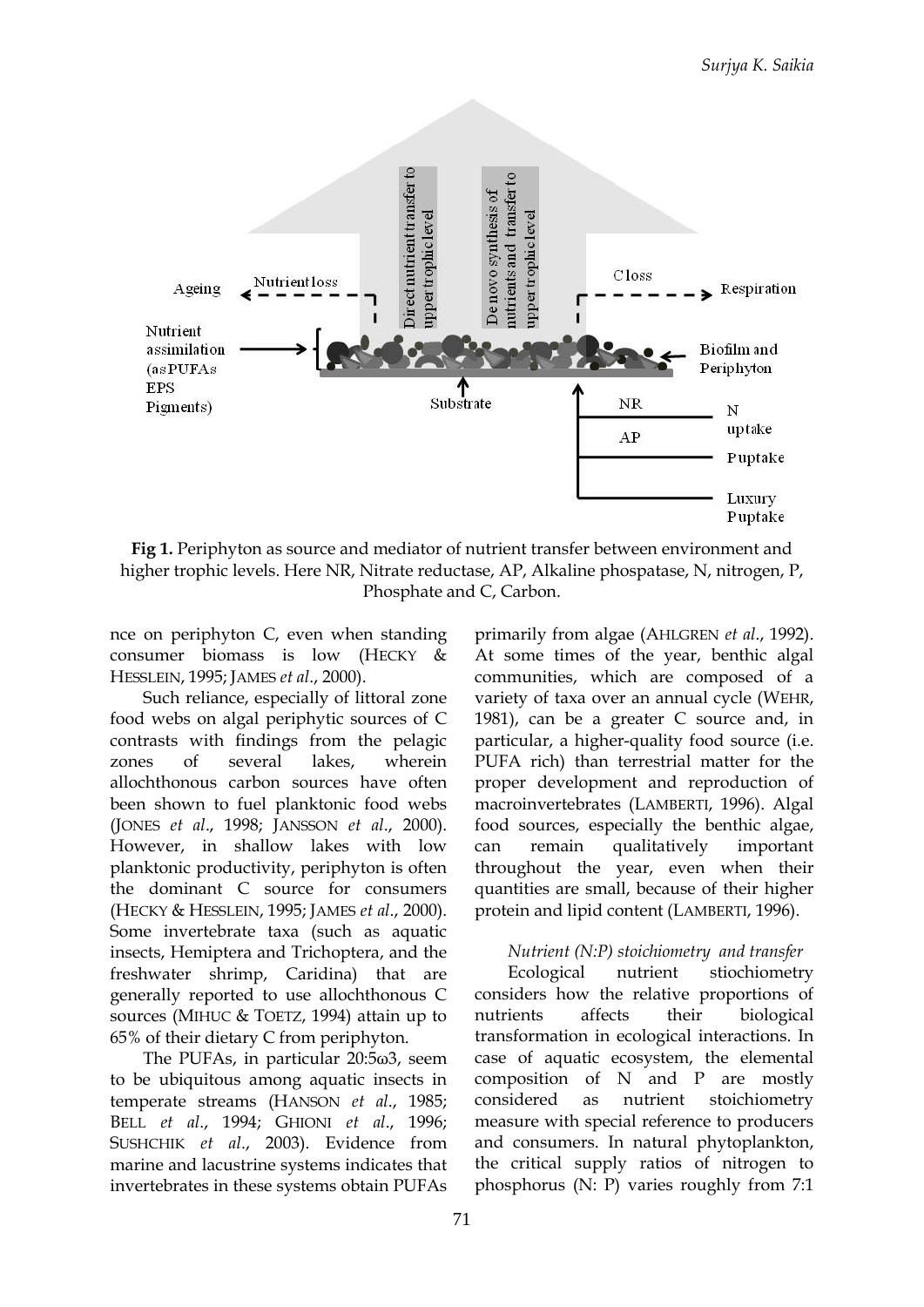to 45:1 atomic ratio i.e. 4.4:1 to 19.4:1 mass ratio (SUTTLE & HARRISON, 1988). The optimal ratio of N: P varies among species. The typical atomic ratio of 16:1 (Redfield ratio) is found in phytoplankton (REDFIELD, 1958). Generally the mass ratio of 7.2 1(N:P) is used as optimal ratio. Macro-algae tend to be more enriched in N, with an N: P ratio of 30:1 (ATKINSON & SMITH, 1983). Low ratios of N: P (usually <10:1) may indicate Nlimitation, whereas higher values (>20-30:1) may indicate P limitation (RHEE, 1978; VYMAZAL, 1995).

As periphytic heterobiota (bacteria and other heterotrophs) are closely attached to organic and inorganic substrates, the organisms expose to all resources from bottom as well as upper aquatic column. The three major nutrient sources for periphytic heterobiota are water column, substrates and groundwater (BURKHOLDER, 1996; WHITE & HENDRICKS, 2000). A change in nutrient availability in any of these sources changes the N:P ratio of periphytic heterobiota. In addition, heterotrophic bacteria that are growing rapidly tend to have lower C:N ratio (CHRZANOWSKI *et al*., 1996). During initial colonization phase, rstrategic bacterial species generally predominant on substrates (KRIŠTŮFEK *et al*., 2005). In this case, bacterial C:P ratio shows less variation to C:N ratio (KIRCHMAN, 2000). The bacterial periphytic heterotrophs, therefore, can reduce the elemental stress not only among themselves but also between them and the substrates (CHRZANOWSKI *et al*., 1996). The luxury Puptake of bacteria adds additional dimension for P storage in bacterial cell influencing P uptake and transfer. FROST *et al*. (2002), therefore, justified periphytic bacteria as elastic elemental manager for nutrient stoichiometry.

Periphytic bacteria serve as important nutrient source at the base of periphytic food web even though allochthonus C input to benthic habitat is low and light penetration is high. According to light: nutrient hypothesis (STERNER *et al*., 1997) light influence the autotrophic input of C (C fixation) and then effects C:N and C:P ratios of periphytic community itself and to

eutrophic condition, maintenance of a two dimensional stable nutrient resource flow, performing as nutrient retention tool and excess nutrient removal agent, indicator of pollution and nutrient levels in the system as a whole. However, the major challenges, towards sustainable utilization knowledge on periphyton and developing

the models of application of the knowledge,

consumers. However, to hypothesize that autotrophic input of C to effect C:N and C:P ratios, light: nutrient hypothesis received little experimental support (FROST & ELSER, 2002; HUGGINS *et al*., 2004). However, the light: nutrient hypothesis may be, undoubtedly, effective in shallow wetlands.

Accumulation of organic matter along with periphyton colonization on substrates is another way to regulate nutrient stoichiometry through periphyton. The particulate organic matter (POM) tends to exhibit lower C:P ratio with decrease in particle size (SINSABAUGH & LINKINS, 1990). The fine particulate organic matter (FPOM) acquires higher nutrient content and lower C: nutrient ratio (BONIN *et al*., 2000; CROSS *et al*., 2003). The littoral organic matter with <1mm in diameter, therefore, a source of nutrient input to peripyton. During the late successional stages of periphyton in pond and rice fields, when decomposition rate is high, decrease in chlorophyll-a indicates possibility of accumulation of such organic particle on substrate (KESHAVANATH *et al.*, 2001; SAIKIA & DAS, 2009). Detritivory on periphyton at an optimum accumulation period of FPOM could ensure higher rate of nutrient transfer to consumers.

The overall transfer of nutrient through periphyton is highly dependent on consumer's feed selectivity and it's type, homeostasis, resistance or preference etc. Despite all these functional forces, periphyton ultimately forms an ecologically quantifiable as well as additional trophic level in all the aquatic ecosystems. Further, compared to suspended phytoplankton, periphyton complex plays more significant role in most of the functional aspects of aquatic ecosystem like regulation of

# **Conclusion**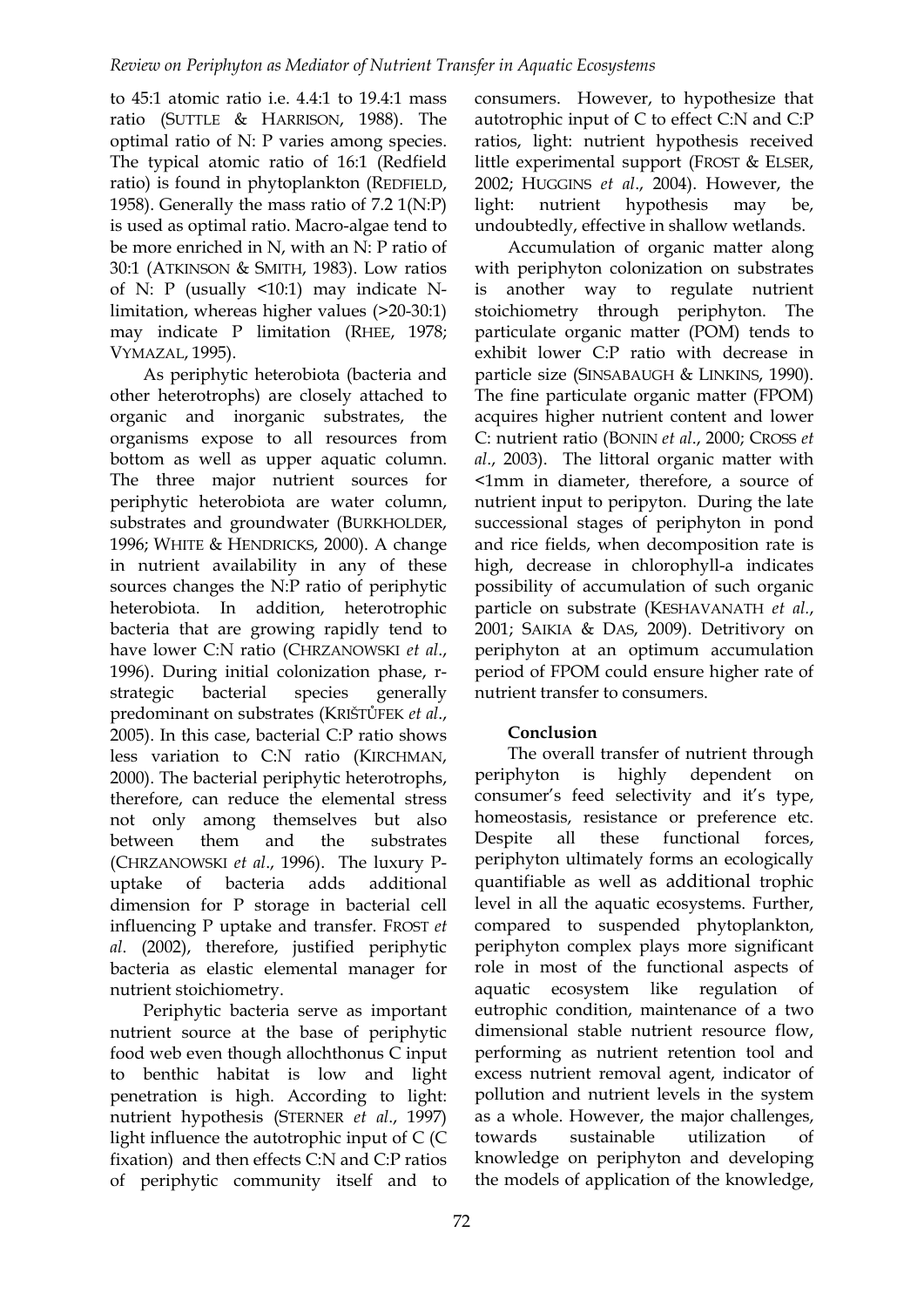lie primarily with progresses in quantifying parameters like its growth rate, nutrient uptake and transfer rate, C recycling rate etc. Therefore, current need of modern aquatic ecologists is to focus on exploration of less basic ecological processes linked with periphytic (attached) life forms for formulating utilizable ecological designs with simulative approach, rather confining only to the planktonic (Suspended) life forms. In the aquatic ecosystem, the knowledge of 'nutrient cycling' and 'trophic energy transfer' seems to remain incomplete if study on periphyton is ignored. Therefore, the contribution of periphyton must be accounted in addition to zooplankton and phytoplankton for evaluating over all material recycling and energy flow to the food web in any aquatic ecosystem in general .

### **References**

- ABREU, P.C., E.L.C BALLESTER, C. ODEBRECHT, W. JR. WASIELESKY, R.O. CAVALLI, W. GRANELI, A.M. ANESIO. 2007. Importance of biofilm as food source for shrimp (*Farfantepenaeus paulensis*) evaluated by stable isotopes (d13Candd15N).-*Journal of Experimental Marine Biology and Ecology*, 347: 88-96.
- ADEY, W., C. LUCKETT, K. JENSEN. 1993. Phosphorus removal from natural waters using controlled algal production. - *Restoration Ecology*, 1:29-39.
- AHLGREN, G., I.B. GUSTAFSSON, M. BOBERG. 1992. Fatty acid content and chemical composition of freshwater microalgae. - *Journal of Phycology,* 28: 37-50.
- ARTS M. T., R.G. ACKMAN, B.J. HOLUB. 2001. 'Essential fatty acids' in aquatic ecosystems: a crucial link between diet and human health and evolution. *Cananidia Journal of Fisheries and Aquatic Sciences,* 58: 122-137.
- ATKINSON, M.J., S.V. SMITH. 1983. C:N:P ratios of benthic marine algae. - *Limnology and Oceanography*, 28: 568-574.
- AZIM, M.E., M.A. WAHAB, A.A. VAN DAN, M.C.M. BEVERIDGE, M.C.J VERDEGEM. 2001a. The potential of periphyton-base culture of two Indian major carps, rohu *Labeo hohita* (Hamilton) and Gonia *Labeo*

*gonius* (Linnaeus). - *Aquaculture Research,* 32: 209-216.

- AZIM, M.E., M.A. WAHAB, A.A. VAN DAN, M.C.M. BEVERIDGE, A. MILSTEIN, M.C.J. VERDEGEM. 2001b. Optimization of fertilization rate for maximizing periphyton production on artificial substrates and the implications for periphyton-base aquaculture. *Aquaculture Research,* 32: 749-760.
- AZIM, M.E., M.A. WAHAB, M.C.J. VERDEGEM, A.A. VAN DAN, J.M. VAN ROOIJ, M.C.M. BEVERIDGE. 2002. The effects of artificial substrates on freshwater pond productivity and water quality and the implications for periphyton-base aquaculture. - *Aquatic Living Resource*,15: 231-241.
- BAIRD, B.H., D. THISTLE. 1986. Uptake of bacterial extracellular polymer by a deposit feeding holothurian (*Isostichopus badionotus*). - *Marine Biology,* 92: 183-187.
- BALLESTER, E.L.C., W. JR. WASIELESKY, R.O. CAVALLI, P.C. ABREU. 2007. Nursery of the pimk shrimp *Farfantepenaeus paulensis* in cages with artificial substrates: Biofilm composition and shrimp performance. - *Aquaculture,* 265: 355-362.
- BEARDALL, J., E. YOUNG, S. ROBERTS. 2001. Approaches for determining phytoplankton nutrient limitation. - *Aquatic Science*, 63: 44-69.
- BECKER, E.W. 2007. Microalgae as a source of protein. *Biotechnology Advances,* 25: 207- 210.
- BERGES, J.A, W.P. COCHLAN, P.J. HARRISON. 1995. Laboratory and field responses of algal nitrate reductase to diel periodicity in irradiance, nitrate exhaustion, and the presence of ammonium. - *Marine Ecological Progressive Series*, 124: 259-269.
- BELL, J. G., C. GHIONI, J.R. SARGENT. 1994. Fatty acid compositions of 10 freshwater invertebrates which are natural food organisms of Atlantic salmon parr (*Salmo salar*): A comparison with commercial diets. - *Aquaculture,* 128: 301-313.
- BONIN H.L., R.P. GRIFfiTHS, B.A. CALDWELL. 2000. Nutrient and microbial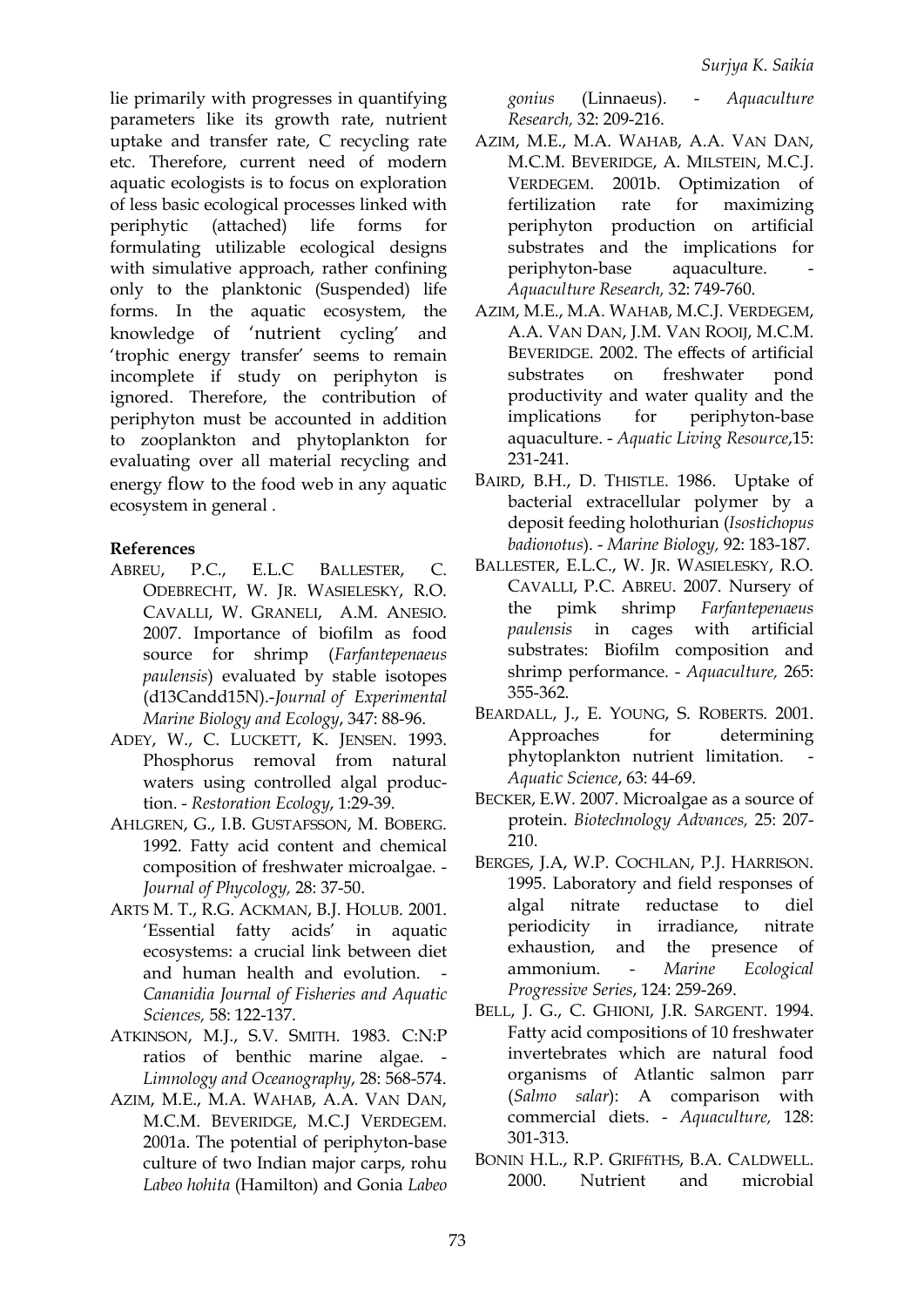characteristics of fine benthic organic matter in mountain streams. - *Journal of the North American Benthological Society,* 19: 235-249.

- BRATVOLD, D., C.L. BROWDY. 2001. Effects of sand sediment and vertical surfaces (AquaMatsTM) on production, water quality and microbial ecology in an intensive Litopenaeus vannamei culture system. - *Aquaculture,* 195: 81–94.
- BRETT M.T., D.C. MÜLLER-NAVARRA. 1997. The role of highly unsaturated fatty acids in aquatic foodweb processes. - *Freshwater Biology*, 38: 483-499.
- BURKHOLDER, J.M. 1996. Interaction of benthic algae with their substrata.- In*:* Stevenson, R.J., M.L. Bothwell, R.L. Lowe (Eds.), *Alage ecology: Freshwater benthic ecosystems,* Academic Press, San Diego, pp. 253-297.
- CHRZANOWSKI, T.H., M. KYLE, J.J. ELSER, R.W. STERNER. 1996. Element ratio and growth dynamics of bacteria in an oligotrophic Canadian shield lake. - *Aquatic Microbial Ecology,* 11: 119-125.
- CHOI, Y.R., P. MARKAKIS. 1981. Blue green algae as a source of protein. - *Food Chemistry,* 7: 239-247.
- COSTERTON, J.W., G.G. GEESEY, K.J. CHENG. 1978. How bacteria stick. - *Scientific American*, 238: 86-95.
- COSTERION J.W. 1984. The formation of biocide resistant biofilms in industrial, natural and medical systems. *Developments in Industrial Microbiology*, 25: 363-372.
- CRISPIM, M.C., A.C.B. VIEIRA, S.F.M. COELHO, A.M.A MEDEIROS. 2009. Nutrient uptake efficiency by macrophyte and biofilm: practical strategies for small-scale fish farming. - *Acta Limnologica Brasiliensis*, 21(4): 387- 391.
- CROSS W.F, J.P. BENSTEAD, A.D. ROSEMOND, J.B. WALLACE. 2003. Consumer-resource stoichiometry in detritus based streams. - *Ecology Letters*, 6: 721-732.
- CUNNANE S.C. 1996. Recent studies on the synthesis, b-oxidation, and deficiency of linoleate and a-linolenate: Are essential fatty acids more aptly named indispensable or conditionally

dispensable fatty acids? *Canadian Journal of Physiology and Pharmacology*, 74: 629- 639.

- DAVEY, M.E., G.A. O' TOOLE. 2000. Microbial biofilms: from ecology to molecular genetics. - *Microbiology and Molecular Biology Reviews*, 64: 847-867.
- DAWES, E. A., P.J. SENIOR. 1973. The role and regulation of energy reserve polymers in microorganisms. - *Advances in Microbial Physiology,* 19: 135-278.
- DECHO, A.W. 1990. Microbial exopolymer secretions in ocean environments: Their role(s) in food webs and marine processes. - *Oceanography and Marine Biology: an Annual Review*, 28: 73-153.
- DECHO, A.W. 2000. Microbial biofilms in intertidal systems: an overview. - *Continental Shelf Research*, 20: 1257-1273.
- DECHO, A.W., D.J.W. MORIARTY. 1990. Bacterial exopolymer utilization by a harpacticoid copepod: A methodology and results. - *Limnology and Oceanography*, 35: 1039-1049.
- DEMPSTER, P.W., M.C.M. BEVERIDGE, D.J. BAIRD. 1995. Herbivory in the tilapia *Oreochromis niloticus*: A comparison of feeding rates of phytoplankton and periphyton. - *Journal of Fish Biology*, 43: 385-392, DOI: 10.1111/j.1095- 8649.1993.tb00573.x
- DONLAN, R.M. 2002. Biofilms: Microbial life on surfaces. - *Emerging Infectious Diseases*, 8: 881-890.
- DONNELLY, A.P., R.A. HERBERT. 1999. Bacterial interactions in the rhizosphere of seagrass communities in shallow coastal lagoons. - *Journal of Applied Microbiology Symposium Supplement,* 85: 151-160.
- DYHRMAN, S. T., B.P. PALENIK. 1997. The identification and purification of a cell surface alkaline phosphatase from the dinoflagellate *Prorocentrum minimum* (Dinophyceae). - *Journal of Phycology*, 33: 602-612.
- ELSER, J., J. URABE. 1999. The stoichiometry of consumer driven nutrient recycling: theory, observations, and consequences. - *Ecology,* 80: 735-751.
- FLEMMING, H.C., J. WINGENDER. 2001a. Relevance of microbial extracellular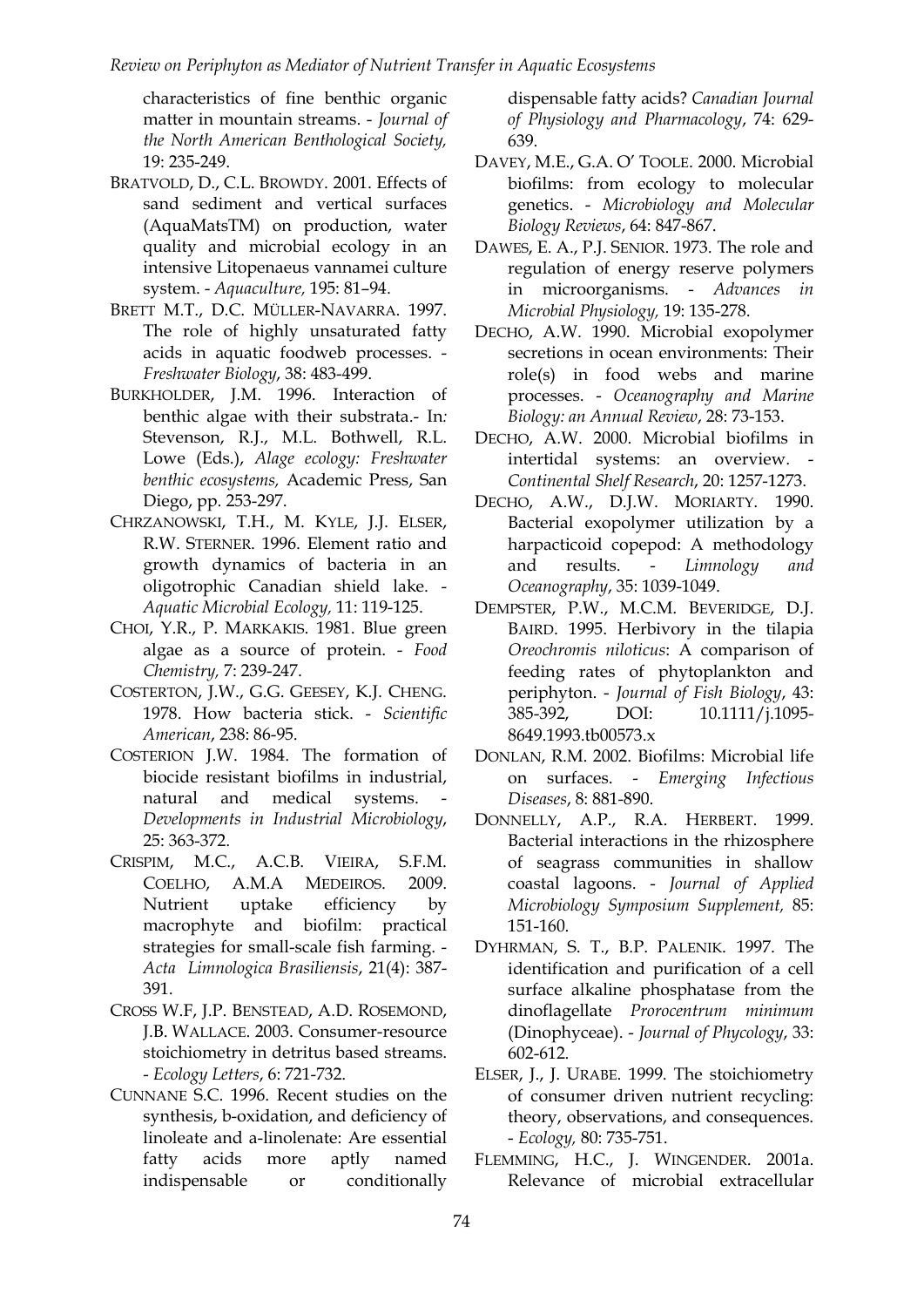polymeric substances (EPSs)-Part I: Structural and ecological aspects. - *Water Science Technology*, 43: 1-8.

- FLEMMING, H.C., J. WINGENDER. 2001b. Relevance of microbial extracellular polymeric substances (EPSs)- Part II: Technical aspects. - *Water Science Technology*, 43: 9-16.
- FREEMAN, C., A.M. LOCK. 1995. The biofilm polysaccharaide matrix: A buffer against changing organic substrate supply. - *Limnology and Oceanography*, 40(2): 273-278.
- FREEMAN, C., P.J. [CHAPMAN,](http://www.springerlink.com/content/?Author=P.+J.+Chapman) K. [GILMAN,](http://www.springerlink.com/content/?Author=K.+Gilman) M.A. [LOCK,](http://www.springerlink.com/content/?Author=M.+A.+Lock) B. [REYNOLDS,](http://www.springerlink.com/content/?Author=B.+Reynolds) H.S. [WHEATER.](http://www.springerlink.com/content/?Author=H.+S.+Wheater) 1995. Ion exchange mechanisms and the entrapment of nutrients by river biofilms. *Hydrobiologia*, 297: 6l-65.
- FROST, P.C., J.J. ELSER. 2002. Effects of light and nutrients on the net accumulation and elemental composition of epilithon in boreal lakes. - *Freshwater Biology,* 47: 173-183.
- FROST, P. C., R.S. STELZER, G.A. LAMBERTI, J.J. ELSER. 2002. Ecological stoichiometry of trophic interactions in the benthos: understanding the role of C:N:P ratios in lentic and lotic habitats. - *Journal of the North American Benthological Society*, 21:515-528.
- GHIONI, C., J.G. BELL, J.R. SARGENT. 1996. Polyunsaturated fatty acids in neutral lipids and phospholipids of some freshwater insects. - *Comparative Biochemistry and Physiology*, B114(2):161– 170.
- HANSON, B. J., K.W. CUMMINS, A.S. CARGILL, R.R. LOWRY. 1985. Lipid content, fatty acid composition and the effect of diet on fats of aquatic insects. - *Comparative Biochemistry and Physiology*, B80:257– 276.
- HECKY, R. E., R.H. HESSLEIN. 1995. Contributions of benthic algae to lake food webs as revealed by stable isotope analysis. - *Journal of the North American Benthological Society*, 14: 631–653.
- HILLEBRAND, H., M. KAHLERT. 2001. Effect of grazing and nutrient supply on periphyton biomass and nutrient stoichiometry in habitats of different

productivity. - *Limnology and Oceanography*, 46: 1881-1898.

- HOBBIE, J.E., C. LEE. 1980. Microbial production of extracellular material: Importance in benthic ecology.- In: TENOSE, K.R., B.C. COULL (Eds.): *Marine Benthic Dynamics*. University of South Carolena Press, Columbia, pp. 341-2346.
- HOSKINS, D.L., S.E. STANCYK, A.W. DECHO. 2003. Utilization of algal and bacterial extracellular polymeric secretions (EPS) by the deposit-feeding brittlestar *Amphipholis gracillima* (Echinodermata). - *Marine Ecological Progressive Series*, 247: 93-101.
- HUGGINS K., J.J. FRENETTE, M.T. ARTS. 2004. Nutritional quality of biofilms with respect to light regime in Lake Saint-Pierre (Quebec, Canada). - *Freshwater Biology*, 49: 945-959.
- HUCHETTE, S.M.H., C.M. MALCOLM, D.J. BEVERIDGE, M. IRELAND. 2000. The impacts of grazing by tilapias, *Oreochromis niloticus* L., on periphyton communities growing on artificial substrates in cages. - *Aquaculture*, 186: 45-60.
- HYNES, H. B. N. 1970. *The ecology of running waters*. University of Toronto Press. Toronto, 555 p.
- JAMES, M. R., I. HAWES, M. WEATHERHEAD. 2000. Removal of settled sediments and periphyton from macrophytes by grazing invertebrates in the littoral zone of a large oligotrophic lake. - *Freshwater Biology*, 44: 311-326.
- JANSSON, M., A.-K. BERGSTRÖM, P. BLOMQVIST, S. DRAKARE. 2000. Allochthonous organic carbon and phytoplankton/bacterioplankton production relationships in lakes. - *Ecology,* 81: 3250-3255.
- JONES, R. I., J. GREY, D. SLEEP, C. QUARMBY. 1998. An assessment, using stable isotopes, of the importance of allochthonous carbon sources to the pelagic food web in Loch Ness. - *Proceedings of Royal Society of London B.,* 265: 105-111.
- KESHAVANATH, P., B. GANGADHAR, T.J. RAMESH, J.M. VAN ROOIJ, M.C.M.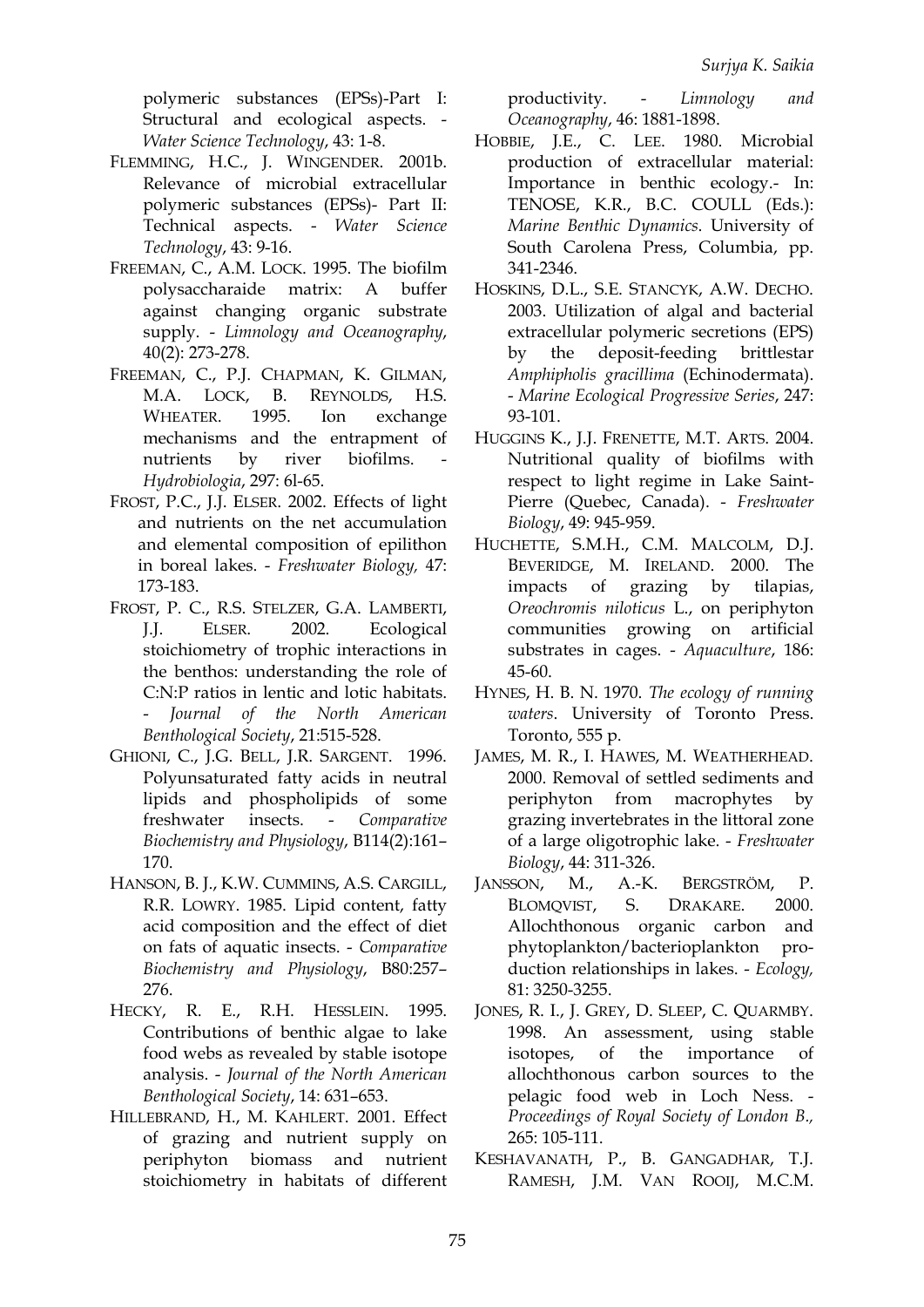BEVERIDGE, D.J. BAIRD, M.C. VERDEGEM, A.A. VAN DAM. 2001. Use of artificial substrates to enhance production of freshwater herbivorous fish in pond culture. - *Aquaculture Research*, 32:189- 197

- KESHAVANATH, P., B. GANGADHAR, T.J. RAMESH, A.A. VAN DAM, M.C.M. BEVERIDGE, M.C.M. VERDEGEM. 2004. Effects of bamboo substrate and supplemental feeding on growth and production of hybrid red tilapia fingerlings. - *Aquaculture*, 235: 303-314.
- KIRCHMAN, D. L. 2000. Uptake and regeneration of inorganic nutrients by marine heterotrophic bacteria. - In*:* KIRCHMAN, D.L. (Ed.): *Microbial Ecology of the Oceans*. Wiley-Liss, New York. pp. 261-288.
- K[RIŠTŮFEK](http://www.springerlink.com/content/?Author=V.+Kri%c5%a1t%c5%affek), V., D. [ELHOTTOVÁ,](http://www.springerlink.com/content/?Author=D.+Elhottov%c3%a1) A. C[HROŇÁKOVÁ](http://www.springerlink.com/content/?Author=A.+Chro%c5%88%c3%a1kov%c3%a1), I. [DOSTÁLKOVÁ,](http://www.springerlink.com/content/?Author=I.+Dost%c3%a1lkov%c3%a1) T. [PICEK,](http://www.springerlink.com/content/?Author=T.+Picek) J. K[ALČÍK](http://www.springerlink.com/content/?Author=J.+Kal%c4%8d%c3%adk), 2005. Growth strategy of heterotrophic bacterial population along successional sequence on spoil of brown coal colliery substrate. - *[Folia](http://www.springerlink.com/content/0015-5632/)  [Microbiologica,](http://www.springerlink.com/content/0015-5632/)* 50(5): 427-435
- LAMBERTI, G. A. 1996. The role of periphyton in benthic food webs. - In: STEVENSON R.J., M. BOTHWELL, R.L. LOWE, (Eds.): *Algal ecology*. Academic Press, Los Angeles, California. pp. 533- 572.
- LARNED S. T., V.I. NIKORA, B.J.F. BIGGS. 2004. Mass-transfer–limited nitrogen and phosphorus uptake by stream periphyton: A conceptual model and experimental evidence. - *Limnology and Oceanography*, 49(6): 1992-2000.
- LEDGER, M.E. A.G. HILDREW. 1998. Temporal and spatial variation in the epilithic biofilm of an acid stream. - *Freshwater Biology*, 40: 655–670.
- LIBORIUSSEN, L. E. JEPPESEN. 2003. Temporal dynamics in epipelic, pelagic and epiphytic algal production in a clear and a turbid shallow lake. - *Freshwater Biology*, 48: 418–431.
- LIGNELL, R. 1990. Excretion of organic carbon by phytoplankton: Its relation to algal biomass, primary productivity and bacterial secondary productivity in

the Baltic Sea. - *Marine Ecological Progressive Series*, 68: 85-99.

- LOCK, M.A., T.E. FORD. 1985. Microcalorimetric approach to determine relationships between energy supply and metabolism in river epilithon. - *Applied and Environmental Microbiology*, 49: 408-412.
- MAKK, J., B. BESZTERI, É. ÁCS, K. MÁRIALIGETI, K. SZABÓ. 2003. Investigations on diatom-associated bacterial communities colonizing an artificial substratum in the River Danube. - *Archiv für Hydrobiologie,* Suppl. 147, Large Rivers. 14: 249-465.
- MAKAREVICH T.A., T.V. ZHUKOVA, A.P. OSTAPENYA. 1993. Chemical composition and energy value of periphyton in a mesotrophic lake. - *Hydrobiologia,* 29: 34-38
- MAYER, C., R. MORITZ, C. KIRSCHNER, W. BORCHARD, R. MAIBAUM, J. WINGENDER, H-C, FLEMMING. 1999. The role of intermolecular interactions: studies on model systems for bacterial biofilms. - *International Journal of Biological Macromolecules*, 26: 3-16.
- MIHUC, T. D. TOETZ. 1994. Determination of diets of alpine aquatic insects using stable isotopes and gut analysis. - *American Midland Naturalist Journal*, 131: 146-155.
- MIYACHI, S., R. KANAI, S. MIHARA, S. MIYACHI, S. AOKI. 1964. Metabolic roles of inorganic polyphosphates in Chlorella cells. - *Biochimica et Biophysica Acta,* 93 (3): 625-634.
- MONTGOMERY, W. L., S.D. GERKING. 1980. Marine macroalgae as food for fishes: An evaluation of potential food quality. - *Environmental Biology of Fishes*, 5: 143- 153.
- MRIDULA, R.M., J.K. MANISSERY, P. KESHAVANATH, K.M. SHANKAR, M.C. NANDEESHA, K.M. RAJESH. 2003. Water quality, biofilm production and growth of fringe-lipped carp (*Labeo fimbriatus*) in tanks provided with two solid substrates. - *Bioresource Technology*, 87: 263-267.
- NEWBOLD, J.D., J.W. ELWOOD, R.V. O'NEILL, W. VAN WINKLE. 1981. Measuring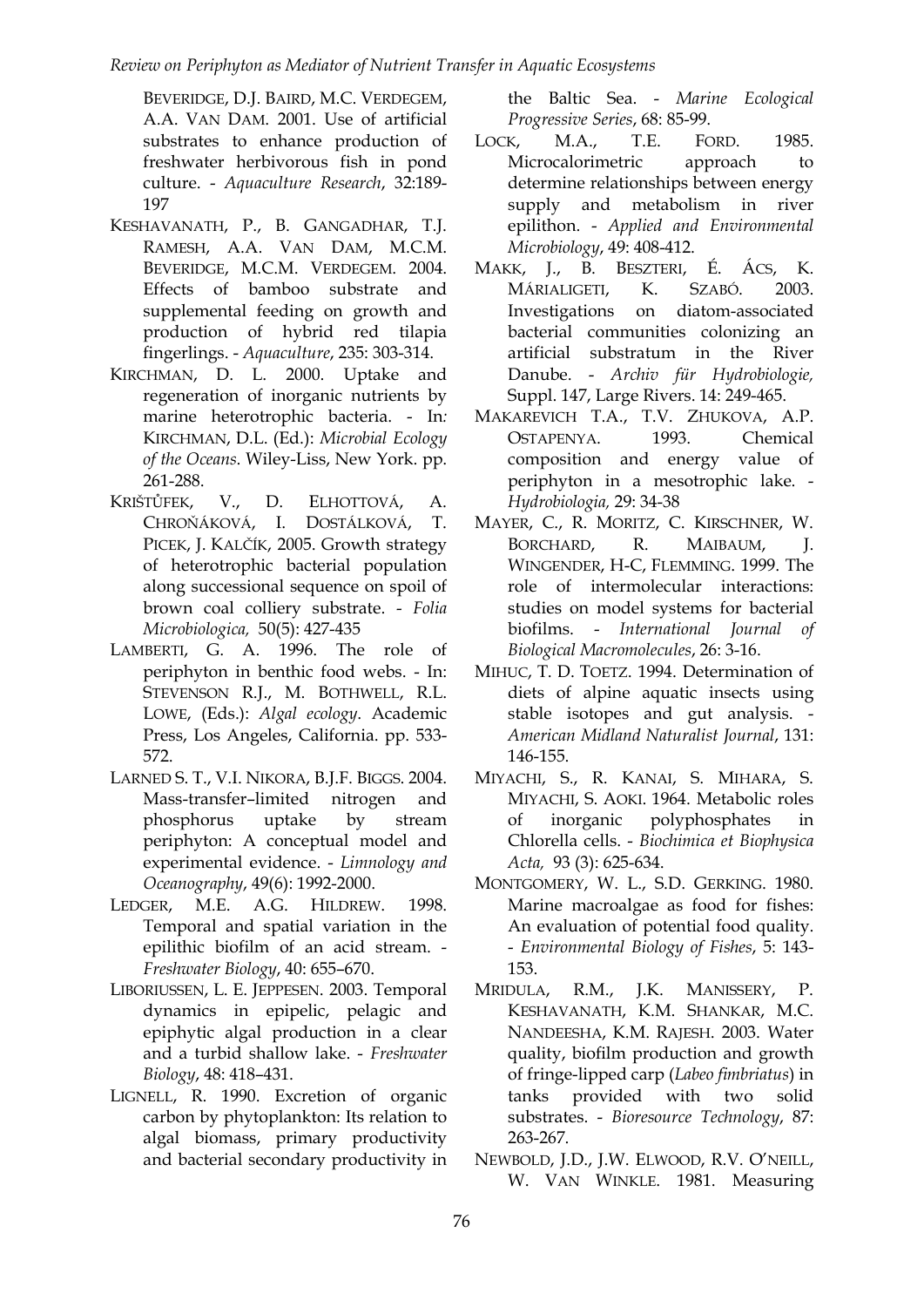nutrient spiralling in streams: The concept and its field measurement. - *Canadian Journal of Fisheries and Aquatic Sciences*, 38(7): 860-863.

- NIELSEN, P.H., A. JAHN, R. PALMGREN. 1997. Conceptual model for production and composition of exopolymers in biofilms. - *Water Science Technology*, 36 (1): 11-19.
- PASSOW, U., A.L. ALLDREDGE, B.E. LOGAN. 1994. The role of particulate carbohydrate exudates in the flocculation of diatom blooms. *Limnology and Oceanography*, 41: 335-357.
- PEARL, H.W. 1978. Microbila organic carbon recovery in aquatic ecosystems. - *Limnology and Oceanography*, 23: 927-935.
- POLUNIN, N.V.C. 1988. Efficient uptake of algal production by single residence herbivorous fish on the reef. *Journal of Experimental Marine Biology and Ecology*, 123: 61-76.
- POSTGATE, J. R. 1976. Death in macrobes and microbes. - In: Gray, T. R. G., J.R. Postgate (Eds.): *The survival of vegetative microbes*. Sot. Gen. Microbial. Cambridge, pp. 1-18.
- REDFIELD, A.C. 1958. The biological control of chemical factors in the environment. - *American Scientist*, 46: 205-222.
- RHEE, G.Y. 1978. Effects of N:P ratios and nitrate limitation on algal growth, cell composition and nitrate uptake. - *Limnology and Oceanography*, 23: 10-25.
- SAIKIA, S.K., D.N. DAS. 2009. Potentiality of Periphyton - based Aquaculture Technology in Rice-fish Environment. - *Journal of Scientific Research,* 1(3): 624- 634.
- SAIKIA S.K., S. NANDI. 2010. C and P in aquatic food chain: a review on C:P stoichiometry and PUFA regulation. - *Knowledge and Management of Aquatic Ecosystems,* 398 (03), DOI: 10.1051/kmae/2010024.
- SAIKIA S.K., S. RAY, J. MUKHERJEE (In press). Upside of grazer periphyton interaction: A Review. In: KATTEL, G. (Ed.), *Zooplankton and Phytoplankton: Types, Characteristics and Ecology*. Nova Science Publisher, NY.
- SINSABAUGH R.L., A.E. LINKINS. 1990. Enzymatic and chemical analysis of

particulate organic-matter from a boreal river. *- Freshwater Biology*, 23: 301-309.

- SLÁDEČKOVÁ, A., D. MATULOVÁ. 1998. Periphyton as bio-eliminator. *[Verhandlungen des Internationalen](http://www.speciation.net/Database/Journals/Verhandlungen-des-Internationalen-Verein-Limnologie-;i2275)* Verein. *- [Limnologie,](http://www.speciation.net/Database/Journals/Verhandlungen-des-Internationalen-Verein-Limnologie-;i2275)* 26(4): 1777-1780.
- STERNER, R.W., D.O. HESSEN. 1994. Algal nutrient limitation and the nutrition of aquatic herbivores. *- Review of Ecology and Systematics*, 25: 1-29.
- STERNER, R. W., J.J. ELSER, E.J. FEE, S.J. GUILFORD, T.H. CHRZANOWSKI. 1997. The light:nutrient relation in lakes: The balance of energy and materials affects ecosystem structure and process. - *American Naturalist*, 150:663–684.
- STEVENSON, R. J. 1996. The stimulation and drag of current.-In: STEVENSON, R. J., M.L. BOTHWELL, R.L. LOWE (Eds.): *Algal ecology: Freshwater benthic eco-systems*. Academic Press, New York, New York, USA, pp. 260-278.
- STEWART, W. D. P. 1973. Nitrogen fixation. In: CARR, N. G. B.A. WHITTON (Eds.): *The Biology of Blue-green Algae.* Botanical Monographs 9, Blackwell Scientific Publications, Oxford, pp. 321-341
- SUSHCHIK, N. N., M.I. GLADYSHEV, A.V. MOSKVICHOVA, O.N. MAKHUTOVA, G.S. KALACHOVA. 2003. Comparison of fatty acid composition in major lipid classes of the dominant benthic invertebrates of the Yenisei River. - *Comparative Biochemistry and Physiology,* B134:111– 122.
- SUTHERLAND, I.W. 2001. Biofilm exopolysaccharides: A strong and sticky framework. - *Microbiology*, 147: 3-9.
- SUTTLE, C.A., P.J. HARRISON. 1988. Ammonium and Phosphate uptake rates, N: P supply ratios, and evidence for N and P limitation in some oligotrophic lakes. - *Limnology and Oceanography,* 33(2): 186-202.
- THOMPSON, F.L., P.C. ABREU, W. WASIELESKY. 2002. Importance of biofilm for water quality and nourishment in intensive shrimp culture. - *Aquaculture,* 203: 263-278.
- URABE J., J. CLASEN, R.W. STERNER. 1997. Phosphorus limitation of *Daphnia*